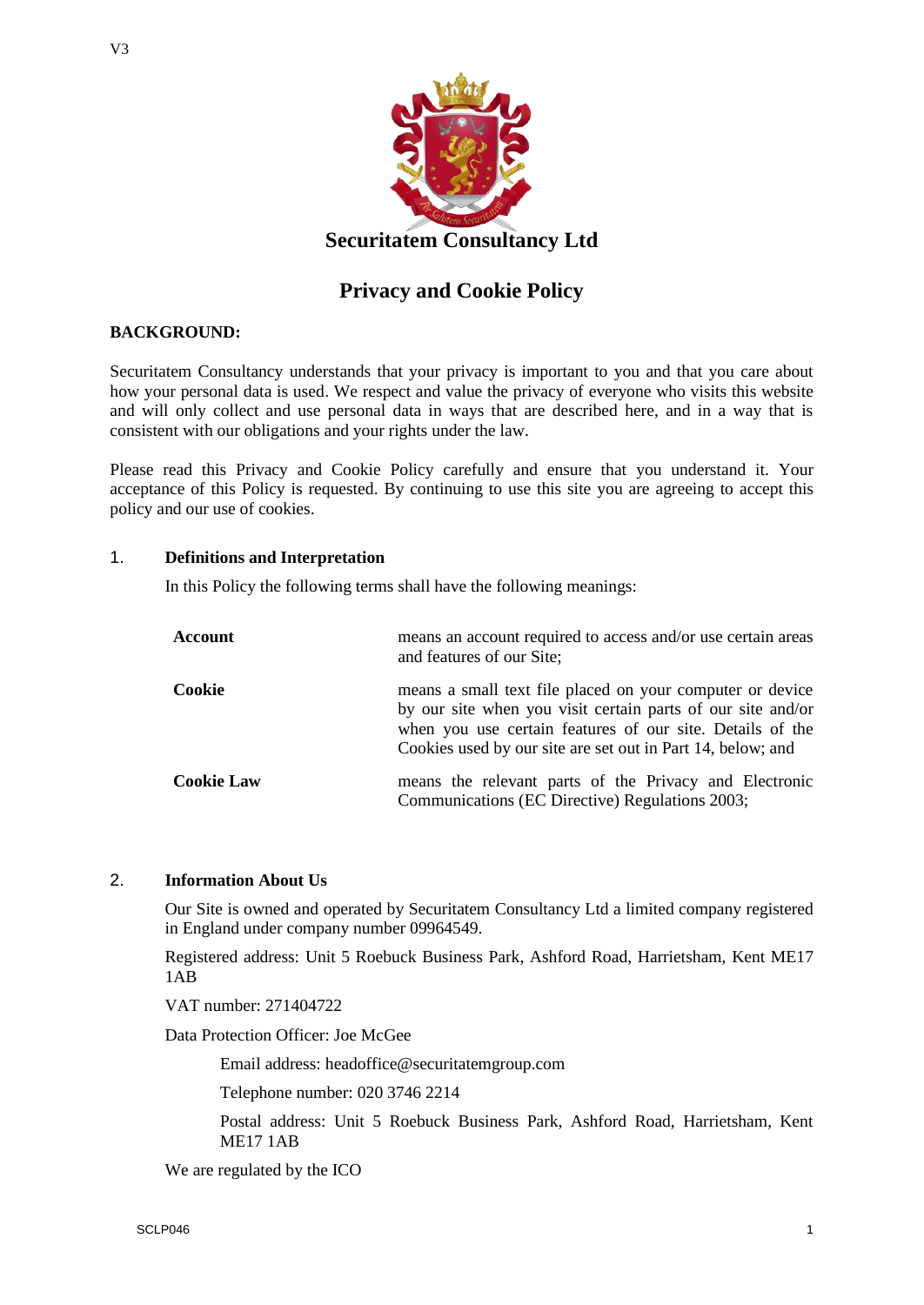## 3. **What Does This Policy Cover?**

This Privacy Policy applies only to your use of our site. Our site may contain links to other websites. Please note that we have no control over how your data is collected, stored, or used by other websites and we advise you to check the privacy policies of any such websites before providing any data to them.

## 4. **What Is Personal Data?**

Personal data is defined by the General Data Protection Regulation (EU Regulation 2016/679) (the GDPR) and the Data Protection Act 2018 (collectively, the Data Protection Legislation) as 'any information relating to an identifiable person who can be directly or indirectly identified in particular by reference to an identifier'.

Personal data is, in simpler terms, any information about you that enables you to be identified. Personal data covers obvious information such as your name and contact details, but it also covers less obvious information such as identification numbers, electronic location data, and other online identifiers.

## 5. **What Are My Rights?**

Under the Data Protection Legislation, you have the following rights, which we will always work to uphold:

- a) The right to be informed about our collection and use of your personal data. This Privacy Policy should tell you everything you need to know, but you can always contact us to find out more or to ask any questions using the details in Part 15.
- b) The right to access the personal data we hold about you. Part 13 will tell you how to do this.
- c) The right to have your personal data rectified if any of your personal data held by us is inaccurate or incomplete. Please contact us using the details in Part 15 to find out more.
- d) The right to be forgotten, i.e. the right to ask us to delete or otherwise dispose of any of your personal data that we hold. Please contact us using the details in Part 15 to find out more.
- e) The right to restrict (i.e. prevent) the processing of your personal data.
- f) The right to object to us using your personal data for a particular purpose or purposes.
- g) The right to withdraw consent. This means that, if we are relying on your consent as the legal basis for using your personal data, you are free to withdraw that consent at any time.
- h) The right to data portability. This means that, if you have provided personal data to us directly, we are using it with your consent or for the performance of a contract, and that data is processed using automated means, you can ask us for a copy of that personal data to re-use with another service or business in many cases.
- i) Rights relating to automated decision-making and profiling. We do not use your personal data in this way.

For more information about our use of your personal data or exercising your rights as outlined above, please contact us using the details provided in Part 15.

It is important that your personal data is kept accurate and up to date. If any of the personal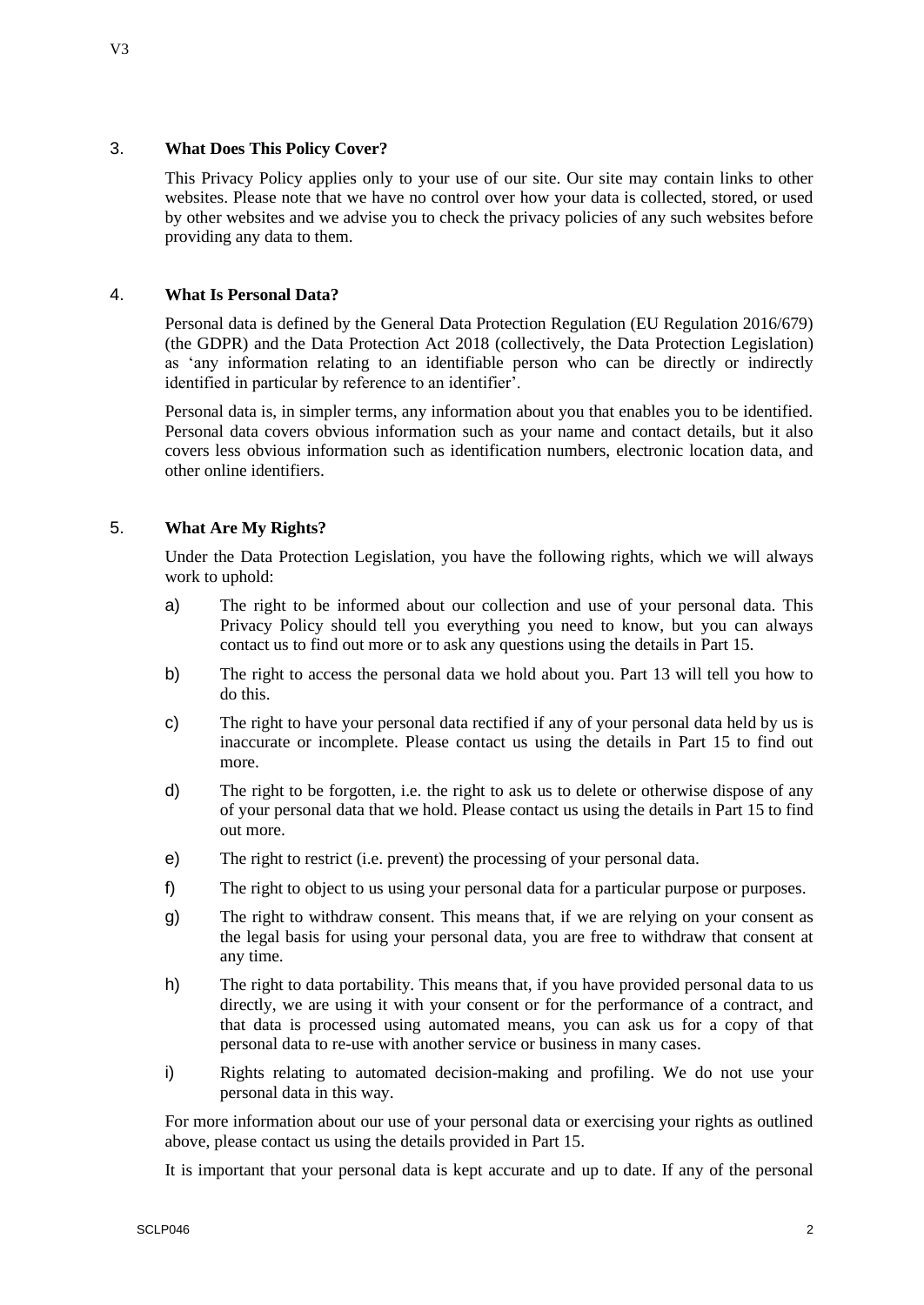Further information about your rights can also be obtained from the Information Commissioner's Office or your local Citizens Advice Bureau.

If you have any cause for complaint about our use of your personal data, you have the right to lodge a complaint with the Information Commissioner's Office.

We would welcome the opportunity to resolve your concerns ourselves, so please contact us first, using the details in Part 15.

#### 6. **What Data Do You Collect and How?**

Depending upon your use of our site, we may collect and hold some or all of the personal and non-personal data set out in the table below, using the methods also set out in the table. Please also see Part 14 for more information about our use of Cookies and similar technologies. We do not collect any 'special category' or 'sensitive' personal data or personal data relating to children or data relating to criminal convictions and/or offences.

| <b>Data Collected</b>                           | <b>How we Collect the Data</b>                                                                   |
|-------------------------------------------------|--------------------------------------------------------------------------------------------------|
| Identity Information including name and title   | Via the Survey Request form and Contact Us<br>form                                               |
| address and telephone number                    | Contact information including, address, email Via the Survey Request form and Contact Us<br>form |
| Technical information including e.g. IP address | This is automatically traced during the use of our<br>website via statistic software.            |

### 7. **How Do You Use My Personal Data?**

Under the Data Protection Legislation, we must always have a lawful basis for using personal data. The following table describes how we may use your personal data, and our lawful bases for doing so:

| <b>What We Do</b>                                 | <b>What Data We Use</b>                                                                                                                        | <b>Our Lawful Basis</b>                                                                                                  |
|---------------------------------------------------|------------------------------------------------------------------------------------------------------------------------------------------------|--------------------------------------------------------------------------------------------------------------------------|
| Registering you on our site.                      | Identity Information including<br>name and title<br>Contact information including<br>collected, address, email address<br>and telephone number | To provide requested<br>information or newsletter<br>subscription via the Survey<br>Request form and Contact Us<br>form. |
| Providing and managing your<br>access to our site | No personal data is required                                                                                                                   | No personal data is collected                                                                                            |
| Administering business.                           | Identity Information including<br>name and title<br>Contact information including<br>collected, address, email address<br>and telephone number | To provide requested<br>information or newsletter<br>subscription via the Survey<br>Request form and Contact Us<br>form. |
| Supplying our services to you.                    | Identity Information including                                                                                                                 | To provide requested                                                                                                     |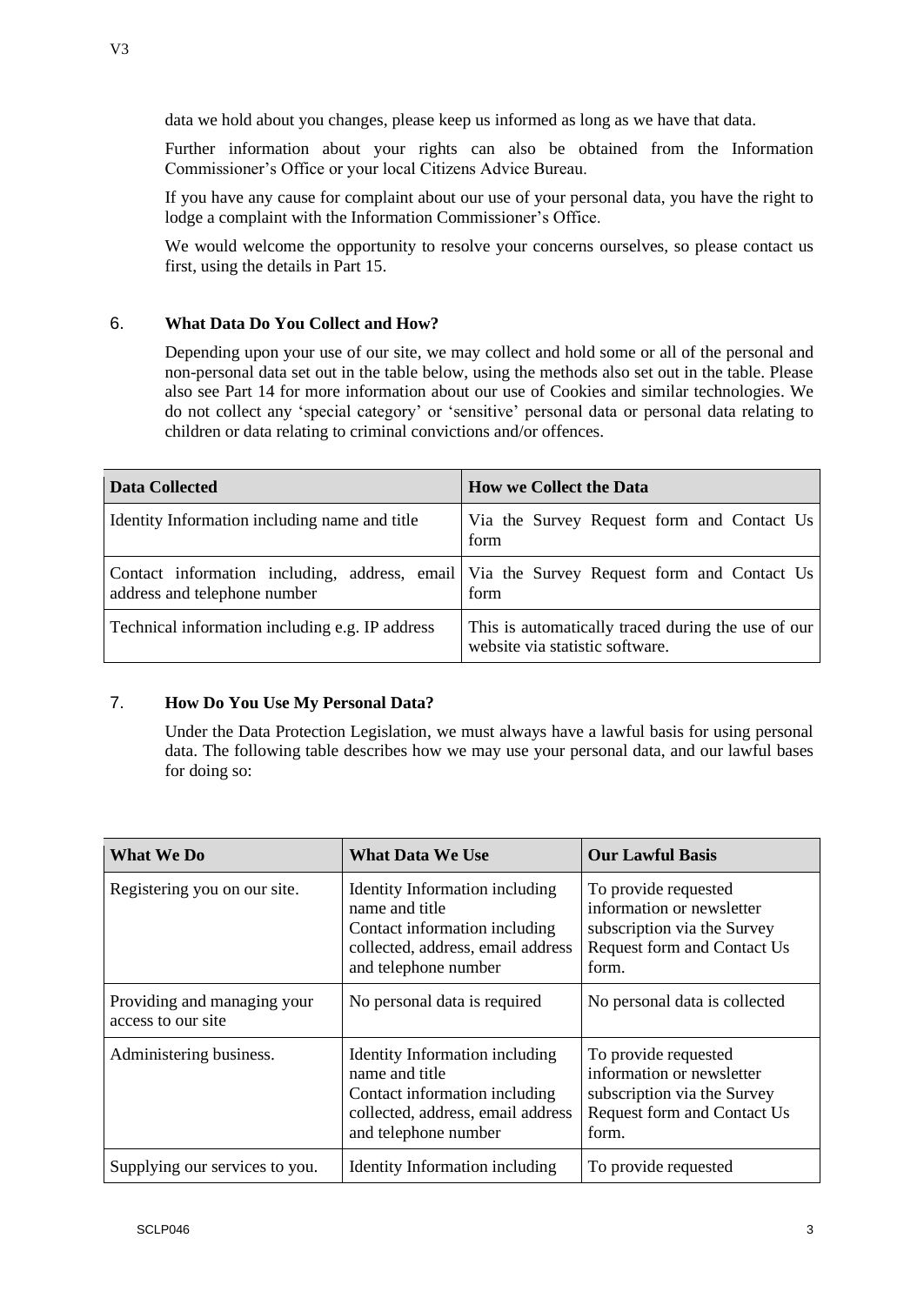|                                                                                                                                       | name and title<br>Contact information including<br>collected, address, email address<br>and telephone number                                   | information or newsletter<br>subscription via the Survey<br>Request form and Contact Us<br>form.                                |
|---------------------------------------------------------------------------------------------------------------------------------------|------------------------------------------------------------------------------------------------------------------------------------------------|---------------------------------------------------------------------------------------------------------------------------------|
| Communicating with you.                                                                                                               | Identity Information including<br>name and title<br>Contact information including<br>collected, address, email address<br>and telephone number | To provide requested<br>information or newsletter<br>subscription via the Survey<br><b>Request form and Contact Us</b><br>form. |
| Supplying you with information<br>by email and or post that you<br>have opted-in-to you may opt-<br>out at any time by writing to us. | Identity Information including<br>name and title<br>Contact information including<br>collected, address, email address<br>and telephone number | To provide requested<br>information or newsletter<br>subscription via the Survey<br>Request form and Contact Us<br>form.        |

With your permission and/or where permitted by law, we may also use your personal data for marketing purposes, which may include contacting you by email, telephone or post with information, news, and offers on services. You will not be sent any unlawful marketing or spam. We will always work to fully protect your rights and comply with our obligations under the Data Protection Legislation and the Privacy and Electronic Communications (EC Directive) Regulations 2003, and you will always have the opportunity to opt-out. If you have given us your details via the Request a Survey form or Contact Us form and no longer require our services, please contact us using the details in Part 15 to advise us you wish to opt out of any further communication.

We will always obtain your express opt-in consent before sharing your personal data with third parties for marketing purposes and you will be able to opt-out at any time.

We use the following automated systems for carrying out certain kinds of profiling. If at any point you wish to query any action that we take on the basis of this or wish to request 'human intervention' (i.e. have someone review the action themselves, rather than relying only on the automated method), the Data Protection Legislation gives you the right to do so. Please contact us to find out more using the details in Part 15.

- The following automated profiling may take place:
	- o Google analytics which allows site data tracking and statistics software that gives us vital insights on how visitors find our site, what they do when they get there, and other important information on the health of our business.

We will only use your personal data for the purpose(s) for which it was originally collected unless we reasonably believe that another purpose is compatible with that or those original purpose(s) and need to use your personal data for that purpose. If we do use your personal data in this way and you wish us to explain how the new purpose is compatible with the original, please contact us using the details in Part 15.

If we need to use your personal data for a purpose that is unrelated to, or incompatible with, the purpose(s) for which it was originally collected, we will inform you and explain the legal basis which allows us to do so.

In some circumstances, where permitted or required by law, we may process your personal data without your knowledge or consent. This will only be done within the bounds of the Data Protection Legislation and your legal rights.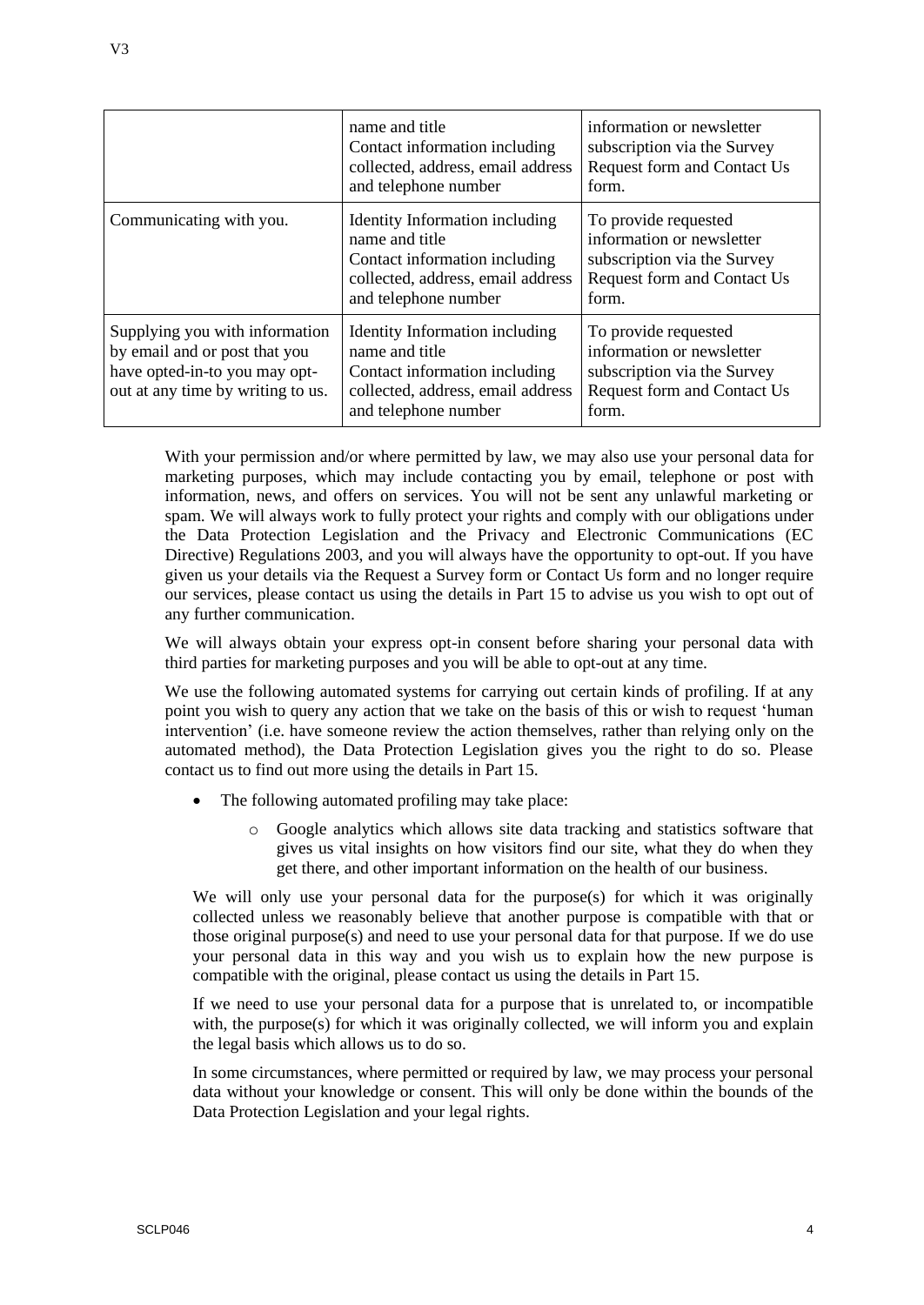## 8. **How Long Will You Keep My Personal Data?**

We will not keep your personal data for any longer than is necessary in light of the reason(s) for which it was first collected. Your personal data will therefore be kept for the following periods (or, where there is no fixed period, the following factors will be used to determine how long it is kept):

| <b>Type of Data</b>                                                                     | <b>How Long We Keep It</b>                                                                                                                                                                                                                     |
|-----------------------------------------------------------------------------------------|------------------------------------------------------------------------------------------------------------------------------------------------------------------------------------------------------------------------------------------------|
| Identity Information including name and title                                           | 6 months from submission of the survey request.<br>If the survey results in a contract, information will<br>be kept for 7 years after cessation. For corporate<br>memory, re-employment, industrial tribunal, or<br>other litigation purposes. |
| Contact information including collected, address,<br>email address and telephone number | 6 months from submission of the survey request.<br>If the survey results in a contract, information will<br>be kept for 7 years after cessation. For corporate<br>memory, re-employment, industrial tribunal, or<br>other litigation purposes. |
| Technical information including e.g. IP address                                         | This is automatically traced during the use of our<br>website via statistic software and kept for a<br>maximum of 26 months.                                                                                                                   |

### 9. **How and Where Do You Store or Transfer My Personal Data?**

We will only store or transfer your personal data within the European Economic Area (the "EEA"). The EEA consists of all EU member states, plus Norway, Iceland, and Liechtenstein. This means that your personal data will be fully protected under the Data Protection Legislation, GDPR, and/or to equivalent standards by law.

We share your data within the group of companies of which we are a part. Where this involves the transfer of personal data outside the EEA, our group ensures that personal data is protected by requiring all companies within the group to follow the same rules with respect to personal data usage. These are known as "binding corporate rules". More information on binding corporate rules is available from the [European Commission.](https://ec.europa.eu/info/law/law-topic/data-protection/data-transfers-outside-eu/binding-corporate-rules_en)

The security of your personal data is essential to us, and to protect your data, we take a number of important measures, including the following:

- limiting access to your personal data to those employees, agents, contractors, and other third parties with a legitimate need to know and ensuring that they are subject to duties of confidentiality.
- procedures for dealing with data breaches (the accidental or unlawful destruction, loss, alteration, unauthorised disclosure of, or access to, your personal data) including notifying you and/or the Information Commissioner's Office where we are legally required to do so.

## 10. **Do You Share My Personal Data?**

We will not share any of your personal data with any third parties for any purposes, subject to the following exceptions.

If we sell, transfer, or merge parts of our business or assets, your personal data may be transferred to a third party. Any new owner of our business may continue to use your personal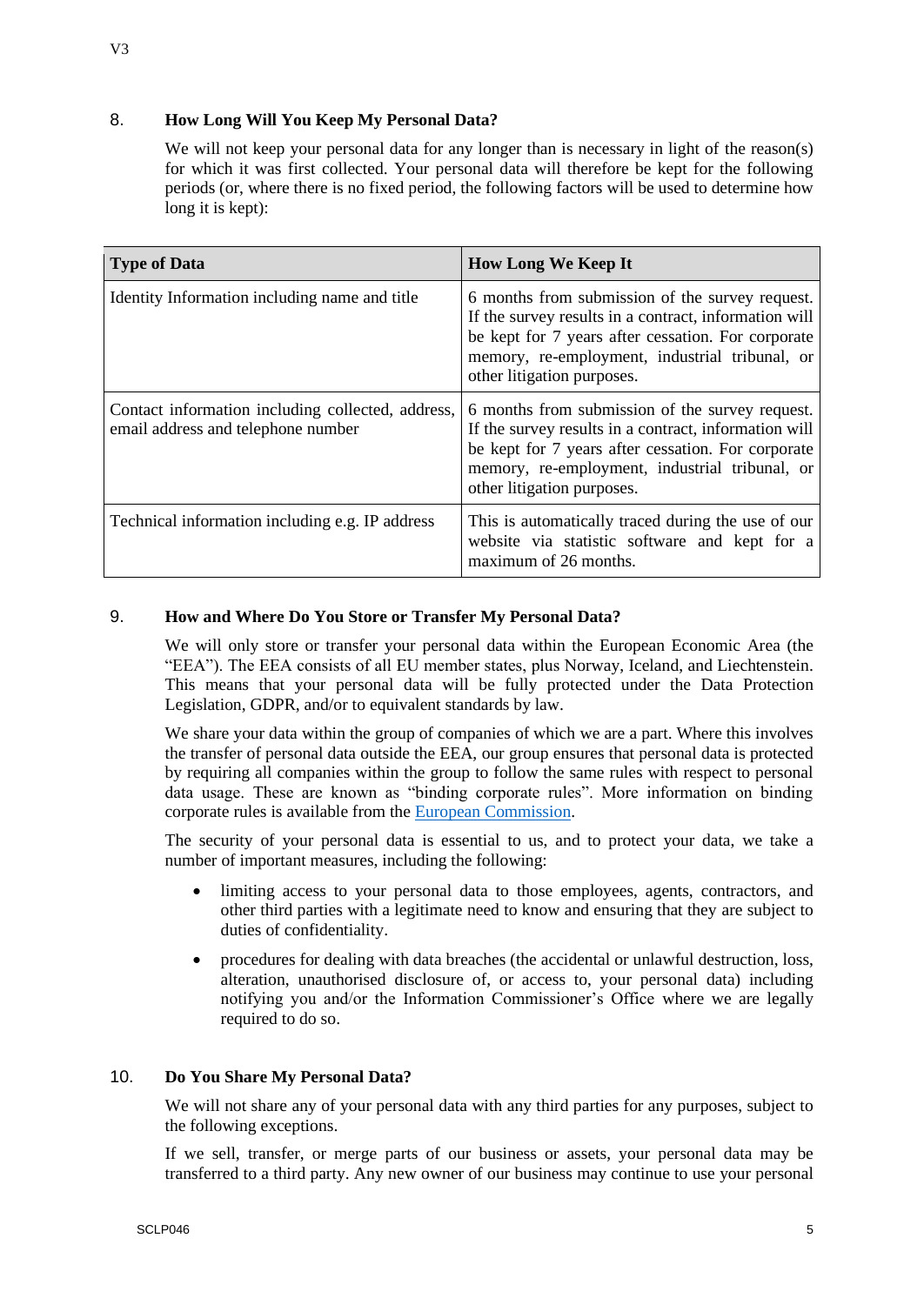data in the same way(s) that we have used it, as specified in this Privacy Policy.

In some limited circumstances, we may be legally required to share certain personal data, which might include yours, if we are involved in legal proceedings or complying with legal obligations, a court order, or the instructions of a government authority.

If any of your personal data is shared with a third party, as described above, we will take steps to ensure that your personal data is handled safely, securely, and in accordance with your rights, our obligations, and the third party's obligations under the law, as described above in Part 9.

# 11. **How Can I Control My Personal Data?**

11.1 In addition to your rights under the Data Protection Legislation, set out in Part 5, when you submit personal data via our site, you may be given options to restrict our use of your personal data. In particular, we aim to give you strong controls on our use of your data for direct marketing purposes (including the ability to opt-out of receiving emails from us which you may do by unsubscribing using the links provided at the point of providing your details.

# 12. **Can I Withhold Information?**

You may access certain areas of our site without providing any personal data at all. However, to use all features and functions available on our Site you may be required to submit or allow for the collection of certain data.

You may restrict our use of Cookies. For more information, see Part 14

## 13. **How Can I Access My Personal Data?**

If you want to know what personal data we have about you, you can ask us for details of that personal data and for a copy of it (where any such personal data is held). This is known as a 'subject access request'.

All subject access requests should be made in writing and sent to the email or postal addresses shown in Part 15. To make this as easy as possible for you, a Data Subject Request Form is available for you to use. You do not have to use this form, but it is the easiest way to tell us everything we need to know to respond to your request as quickly as possible.

There is not normally any charge for a subject access request. If your request is 'manifestly unfounded or excessive' (for example, if you make repetitive requests) a fee may be charged to cover our administrative costs in responding.

We will respond to your subject access request not more than one month of receiving it. Normally, we aim to provide a complete response, including a copy of your personal data within that time. In some cases, however, particularly if your request is more complex, more time may be required up to a maximum of three months from the date we receive your request. You will be kept fully informed of our progress.

## 14. **How Do You Use Cookies?**

Our Site may place and access certain first-party Cookies on your computer or device. Firstparty Cookies are those placed directly by us and are used only by us We use Cookies to facilitate and improve your experience of our site and to provide and improve our products and services. We have carefully chosen these Cookies and have taken steps to ensure that your privacy and personal data is protected and respected at all times.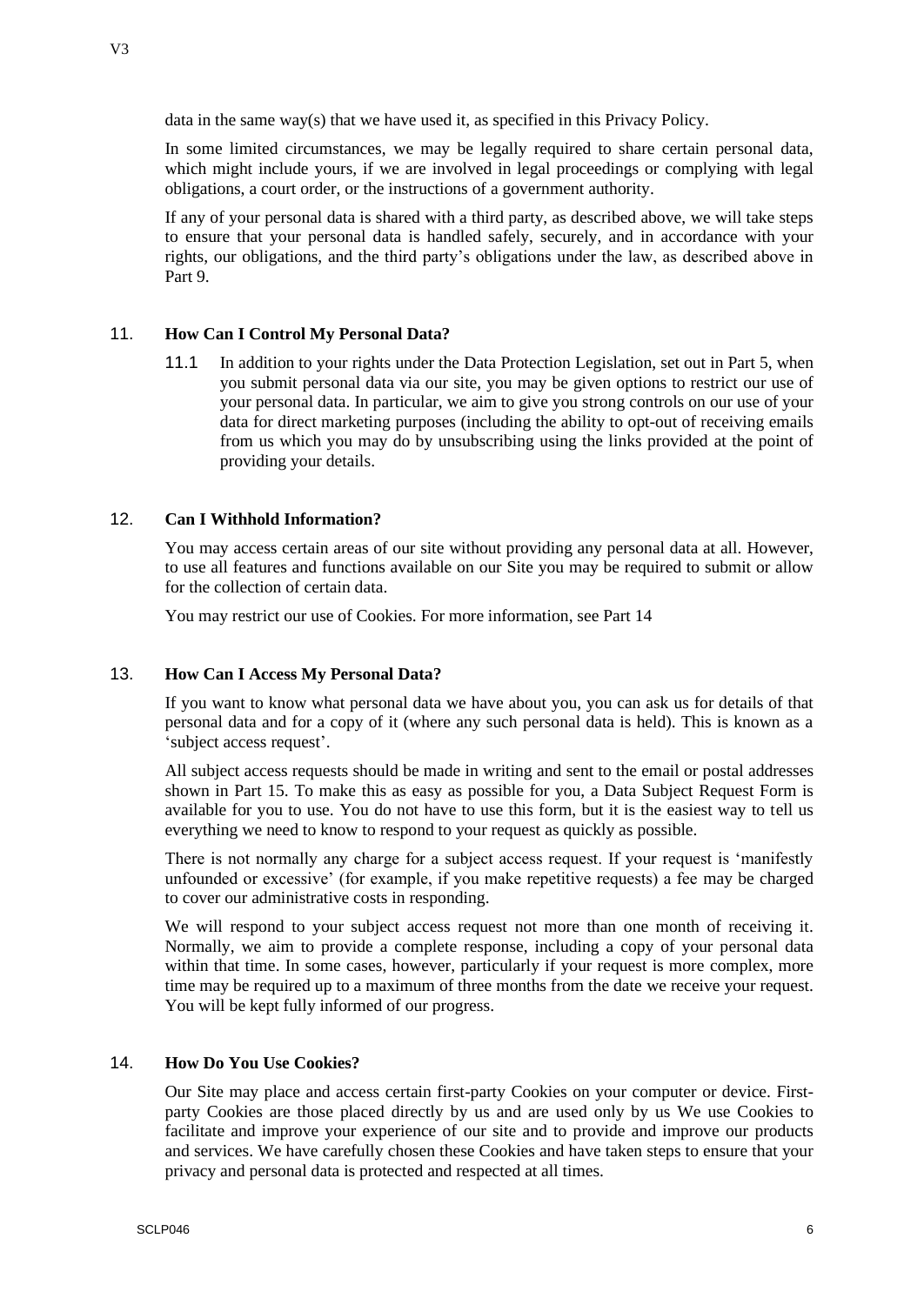All Cookies used by and on our site are used in accordance with current Cookie Law.

Before Cookies are placed on your computer or device, you will be shown a pop-up requesting your consent to set those Cookies. By giving your consent to the placing of Cookies you are enabling us to provide the best possible experience and service to you. You may, if you wish, deny consent to the placing of Cookies; however certain features of our site may not function fully or as intended.

Certain features of our Site depend on Cookies to function. Cookie Law deems these Cookies to be "strictly necessary". These Cookies are shown in the table below. Your consent will not be sought to place these Cookies, but it is still important that you are aware of them. You may still block these Cookies by changing your internet browser's settings as detailed below, but please be aware that our Site may not work properly if you do so. We have taken great care to ensure that your privacy is not at risk by allowing them.

The following first-party Cookies will be placed on your computer or device:

| <b>Name of Cookie</b> | <b>Purpose</b>              | <b>Strictly Necessary</b> |
|-----------------------|-----------------------------|---------------------------|
| utmv                  | Visitor segmentation cookie | Yes                       |
| utmc                  | Session cookie              | Yes                       |
| utma                  | Unique visitor cookie       | Yes                       |
| utmz                  | Visibility on channels      | Yes                       |

Our Site uses analytics services provided by Google Analytics. Website analytics refers to a set of tools used to collect and analyse anonymous usage information, enabling us to better understand how our site is used. This, in turn, enables us to improve our Site and the products and/or services offered through it.

The analytics service used by our site uses Cookies to gather the required information. You do not have to allow us to use these Cookies, however whilst our use of them does not pose any risk to your privacy or your safe use of our Site, it does enable us to continually improve our Site, making it a better and more useful experience for you.

The analytics service used by our Site uses the following Cookies:

| <b>Cookie Name</b> | <b>Expiration</b><br><b>Time</b> | <b>Description</b>                                                                                                                                                                                                  |
|--------------------|----------------------------------|---------------------------------------------------------------------------------------------------------------------------------------------------------------------------------------------------------------------|
| $\mathbf{g}$ a     | 2 years                          | Used to distinguish users.                                                                                                                                                                                          |
| $\_gid$            | 24 hours                         | Used to distinguish users.                                                                                                                                                                                          |
| gat                | 1 minute                         | Used to throttle request rate. If Google Analytics is deployed via<br>Google Tag Manager, this cookie will be named _dc_gtm_ <property-<br><math>id</math>.</property-<br>                                          |
| <b>AMP TOKEN</b>   | 30 seconds to<br>1 year          | Contains a token that can be used to retrieve a Client ID from AMP<br>Client ID service. Other possible values indicate opt-out, inflight<br>request or an error retrieving a Client ID from AMP Client ID service. |